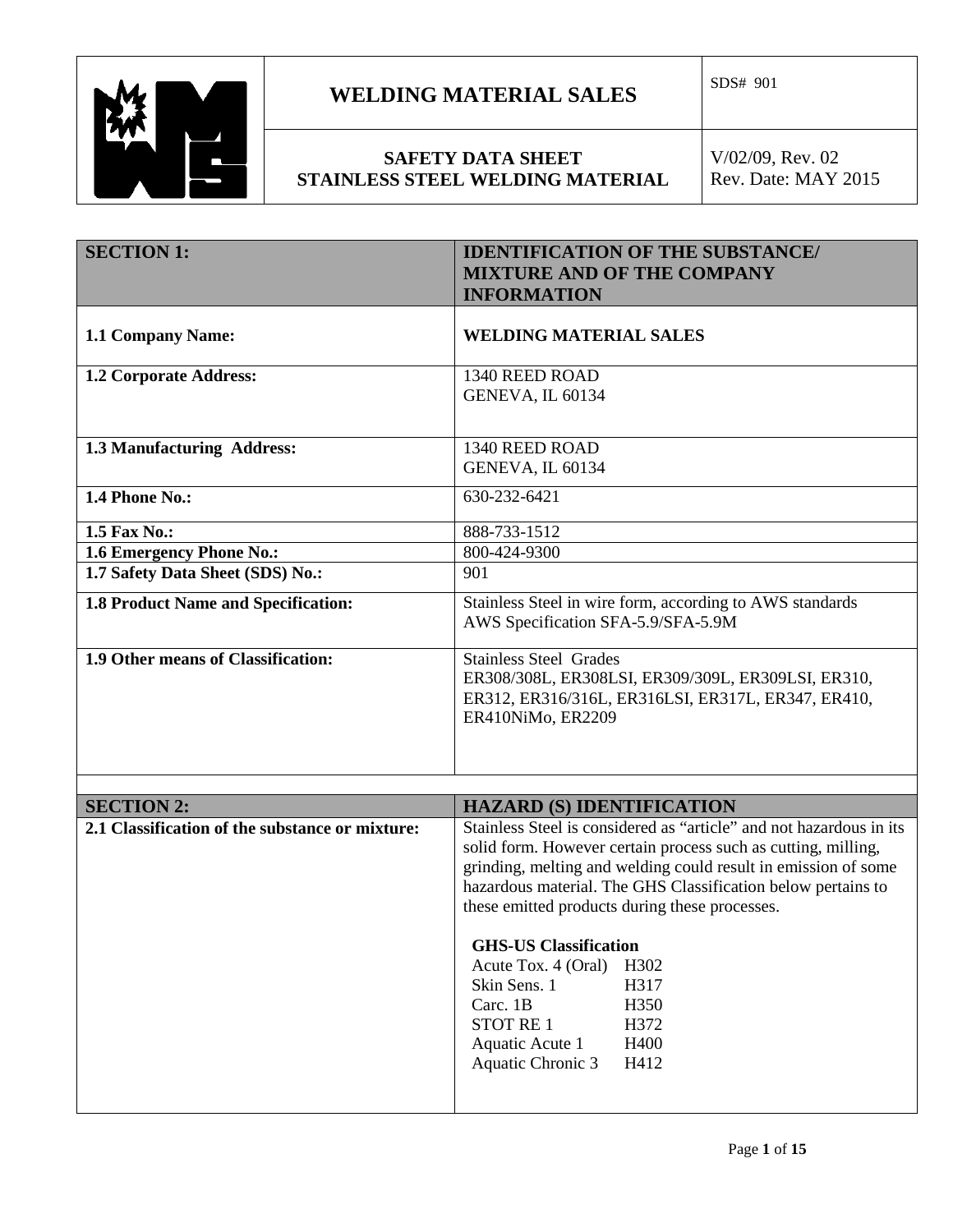

### **SAFETY DATA SHEET STAINLESS STEEL WELDING MATERIAL**

| 2.2 Label Elements: | <b>GHS-US labelling:</b>                                                                                                                                                                                                                                                                                                                                                                                                                                                                   |
|---------------------|--------------------------------------------------------------------------------------------------------------------------------------------------------------------------------------------------------------------------------------------------------------------------------------------------------------------------------------------------------------------------------------------------------------------------------------------------------------------------------------------|
|                     |                                                                                                                                                                                                                                                                                                                                                                                                                                                                                            |
|                     | GHS07<br>GHS08<br>GHS09                                                                                                                                                                                                                                                                                                                                                                                                                                                                    |
|                     | Signal Word(GHS-US):<br>Danger                                                                                                                                                                                                                                                                                                                                                                                                                                                             |
|                     | <b>Hazard Statements (GHS-US):</b><br>H302 - Harmful if swallowed<br>H317 - May cause an allergic skin reaction<br>H350 - May cause cancer<br>H372 - Causes damage to organs through prolonged or<br>repeated exposure<br>H400 - Very toxic to aquatic life<br>H412 - Harmful to aquatic life with long lasting effects                                                                                                                                                                    |
|                     | <b>Precautionary Statements (GHS-US):</b><br>P201 - Obtain special instructions before use<br>P202 - Do not handle until all safety precautions have been<br>read and understood<br>P260 - Do not breathe dust/fume/gas/mist/vapours/spray<br>P261 - Avoid breathing dust/fume/gas/mist/vapours/spray<br>P264 - Wash thoroughly after handling<br>P270 - Do not eat, drink or smoke when using this product<br>P272 - Contaminated work clothing should not be allowed<br>of the workplace |
|                     | P273 - Avoid release to the environment<br>P280 - Wear protective gloves/protective clothing/eye<br>protection/face protection<br>P301+P312 - IF SWALLOWED: call a POISON CENTER<br>or doctor/physician if you feel unwell<br>P302+P352 - IF ON SKIN: Wash with plenty of soap and<br>water<br>P308+P313 - IF exposed or concerned: Get medical                                                                                                                                            |
|                     | advice/attention<br>P314 - Get medical advice and attention if you feel unwell<br>P321 - Specific treatment (see label)<br>P330 - If swallowed, rinse mouth                                                                                                                                                                                                                                                                                                                                |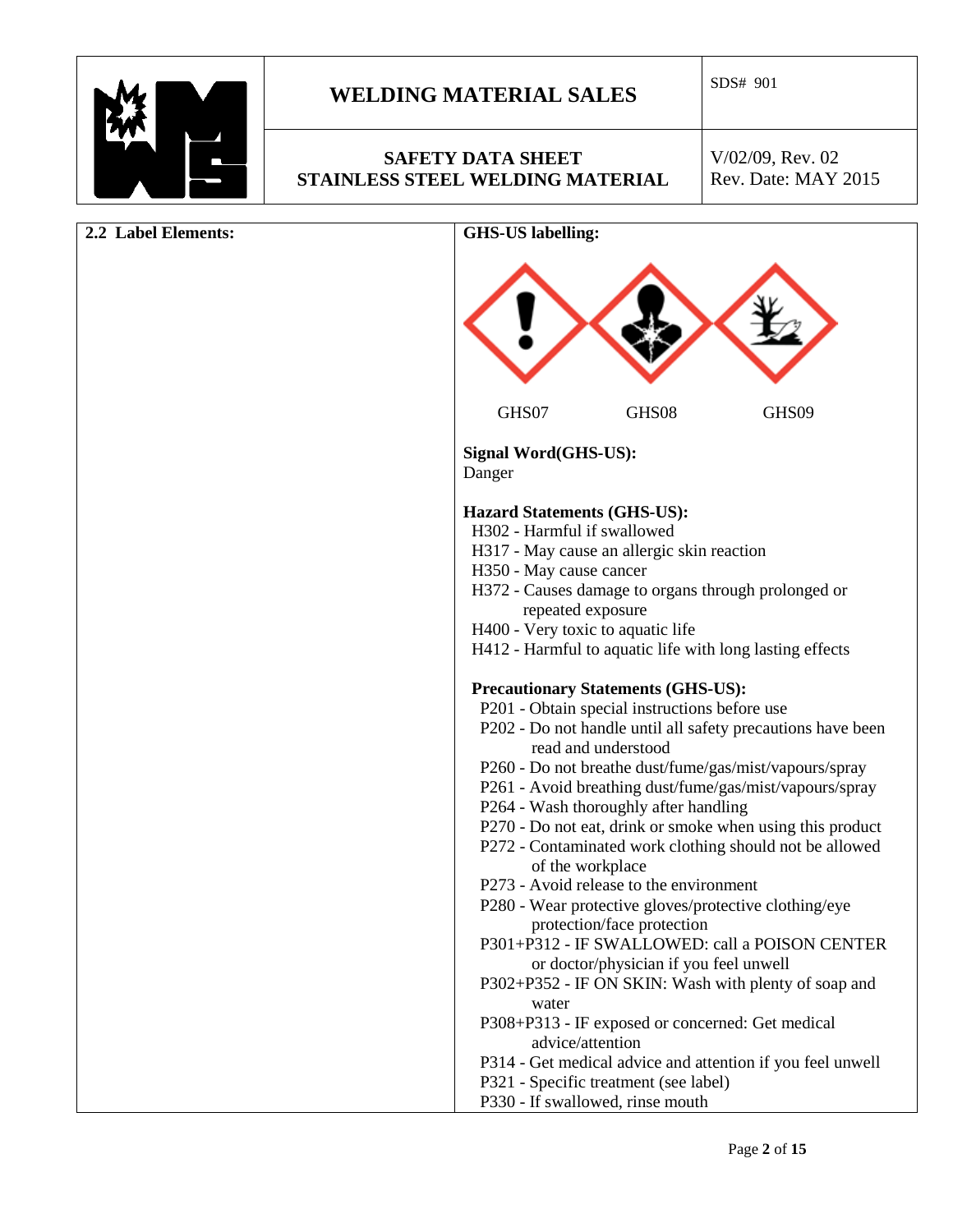

Molybdenum

### **WELDING MATERIAL SALES**  $\begin{array}{|l} \hline \text{SDS# 901} \end{array}$

#### **SAFETY DATA SHEET STAINLESS STEEL WELDING MATERIAL**

V/02/09, Rev. 02 Rev. Date: MAY 2015

|                                      | P333+P313 - If skin irritation or rash occurs: Get medical |
|--------------------------------------|------------------------------------------------------------|
|                                      | advice/attention                                           |
|                                      | P362+P364 - Take off contaminated clothing and wash it     |
|                                      | before reuse                                               |
|                                      | P391 - Collect spillage                                    |
|                                      | P405 - Store locked up                                     |
|                                      | P501 - Dispose of contents/container in accordance with    |
|                                      | local/regional/national/international regulations.         |
|                                      | No additional information available.                       |
| 2.3 Other Hazards:                   |                                                            |
|                                      | No data available                                          |
| 2.4 Unknown acute toxicity (GHS-US): |                                                            |
|                                      |                                                            |

# **SECTION 3: COMPOSITION / INFORMATION ON**

|                        |               |                                           |                                                                 | <b>INGREDIENTS</b>                       |                     |                                |                   |                                                                   |
|------------------------|---------------|-------------------------------------------|-----------------------------------------------------------------|------------------------------------------|---------------------|--------------------------------|-------------------|-------------------------------------------------------------------|
| <b>3.1 Substances:</b> |               |                                           | <b>Not Applicable</b><br>Full text of H-phrases, see section 16 |                                          |                     |                                |                   |                                                                   |
| 3.2 Mixtures:          |               | Product                                   |                                                                 |                                          |                     |                                |                   |                                                                   |
| <b>Name</b>            | % By Weight   | Identifier<br><b>CAS</b><br><b>Number</b> | <b>EC</b> Number                                                | <b>ACGIH</b><br><b>TLV</b><br>$(mg/m^3)$ | Н-<br><b>SYMBOL</b> | $\mathbf{R}$<br><b>PHRASES</b> | <b>SEC</b><br>313 | <b>GHS-US</b><br><b>Classification</b>                            |
| Iron $(Fe)$            | Balance       | 7439-89-6                                 | 231-096-4                                                       | 10 AS<br>Fe <sub>2</sub> O <sub>3</sub>  | NA.                 | NA.                            | <b>NA</b>         | Acute Tox. 4<br>(Oral), H302                                      |
| Nickel (Ni)            | $0.06 - 37.0$ | 7440-02-0                                 | 231-111-4                                                       |                                          | Xn                  | R40/R43                        | <b>YES</b>        | Skin Sens. 1,<br>H317.<br>Carc.1B, H350<br><b>STOT RE 1, H372</b> |
| Chromium (Cr)          | $11.5 - 37.0$ | 7440-47-3                                 | 231-157-5                                                       | 0.05<br>Chromiu<br>m VI                  | NA.                 | NA.                            | <b>YES</b>        | Not Classified                                                    |
| Manganese (Mn)         | $0.6 - 14.0$  | 7439-96-5                                 | $231 - 105 - 1$                                                 |                                          | NA                  | <b>NA</b>                      | <b>YES</b>        | Not Classified                                                    |

Silicon (Si) 0.30-5.0 7440-21-3 231-130-8 3 AS SiO2 NA NA NA Not Classified

(Mo) 0.05-6.0 7439-98-7 231-107-2 10 NA NA NA Not Classified Carbon (C) 0-1.0 7440-44-0 231-153-3 2 NA NA NA Not Classified Phosphorus (P) 0-0.50 7723-14-0 231-768-7 0.02-0.1 NA NA NA Not Classified<br>Aluminum (Al) <0.1 7429-90-3 231-072-3 NA NA NA NA Not Classified

Cobalt (Co) <0.2 7440-48-4 231-158-0 NA Xn R42/R43 NA Not Classified Sulfur (S) 0-0.50 7704-34-9 231-722-6 NA NA NA NA Not Classified Nitrogen (N) 0-0.50 7727-37-9 231-783-9 NA NA NA NA Not Classified

Aluminum (Al)  $\vert$  <0.1  $\vert$  7429-90-3 231-072-3 NA NA NA NA NA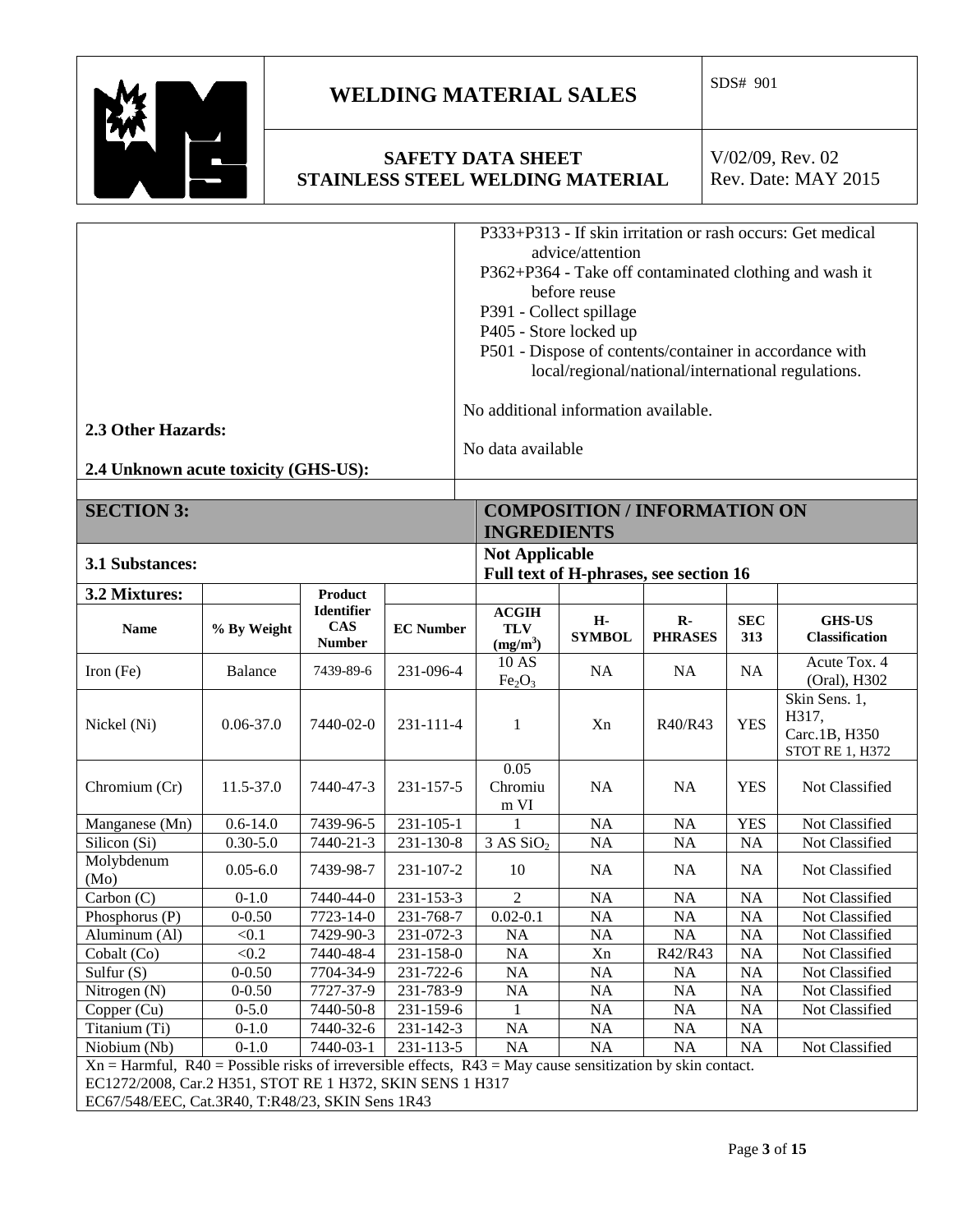

 $\Gamma$ 

## **WELDING MATERIAL SALES**  $\begin{array}{|l} \hline \text{SDS# 901} \end{array}$

### **SAFETY DATA SHEET STAINLESS STEEL WELDING MATERIAL**

| <b>SECTION 4:</b>                                                   | <b>FIRST AID MEASURES</b>                                                                                                                                                                                                                                                                                                                                                                                                                                                                                                                                                                                                                                                                                                                                                                                                                                                                                                                                                                                                                                                                                                                                                                                                                                                                                                                                                                                                                                                                                                    |
|---------------------------------------------------------------------|------------------------------------------------------------------------------------------------------------------------------------------------------------------------------------------------------------------------------------------------------------------------------------------------------------------------------------------------------------------------------------------------------------------------------------------------------------------------------------------------------------------------------------------------------------------------------------------------------------------------------------------------------------------------------------------------------------------------------------------------------------------------------------------------------------------------------------------------------------------------------------------------------------------------------------------------------------------------------------------------------------------------------------------------------------------------------------------------------------------------------------------------------------------------------------------------------------------------------------------------------------------------------------------------------------------------------------------------------------------------------------------------------------------------------------------------------------------------------------------------------------------------------|
| <b>4.1 Description of First Aid Measures:</b>                       | No first aid measures required for unused wire, during welding<br>process of wire refer below<br><b>First-aid measures after inhalation:</b><br>Remove to fresh air. If not breathing, give artificial respiration.<br>If breathing is difficult, give oxygen. Get medical attention.<br>First-aid measures after skin contact:<br>Flush with water for at least 15 minutes. Seek medical attention<br>if irritation develops or persists.<br>First-aid measures after eye contact:<br>Immediately flush eyes with water and continue washing for at<br>least 15 minutes. Obtain medical attention if discomfort persists.<br><b>First-aid measures after ingestion:</b><br>Do NOT induce vomiting. Get immediate medical attention.                                                                                                                                                                                                                                                                                                                                                                                                                                                                                                                                                                                                                                                                                                                                                                                         |
| 4.2 Most important symptoms and effects, both<br>acute and delayed: | Symptoms/injuries after inhalation:<br>Short-term (acute) overexposure to the gases, fumes, and dusts<br>may include irritation of the eyes, lungs, nose & throat. Some<br>toxic gases associated with welding may cause pulmonary<br>edema, asphyxiation & death.<br>Acute overexposure may include signs and symptoms such as<br>watery eyes, nose & throat irritation, headache, dizziness,<br>difficulty in breathing, frequent coughing, or chest pain. The<br>presence of chromium/chromate in fume can cause irritation of<br>nasal membranes and skin. The presence of nickel compounds in<br>fume can cause metallic taste, nausea, tightness of chest, fever,<br>and allergic reaction. Excessive inhalation or ingestion of<br>manganese can produce manganese poisoning. Overexposure to<br>manganese compounds may affect the central nervous system,<br>symptoms of which are languor, sleepiness, muscular weakness,<br>emotional disturbances, and spastic gait resembling<br>Parkinsonism. These symptoms can become progressive and<br>permanent if not treated. Excessive inhalation of fumes may<br>cause "Metal Fume Fever" with Flu-like symptoms such as<br>chills, fever, body aches, vomiting, sweating, etc.<br>Symptoms/injuries after skin contact:<br>Dusts may cause irritation.<br>Symptoms/injuries after eye contact:<br>Causes eye irritation<br>Symptoms/injuries after ingestion:<br>Not an anticipated route of exposure during normal product<br>handling. May be harmful if ingested. |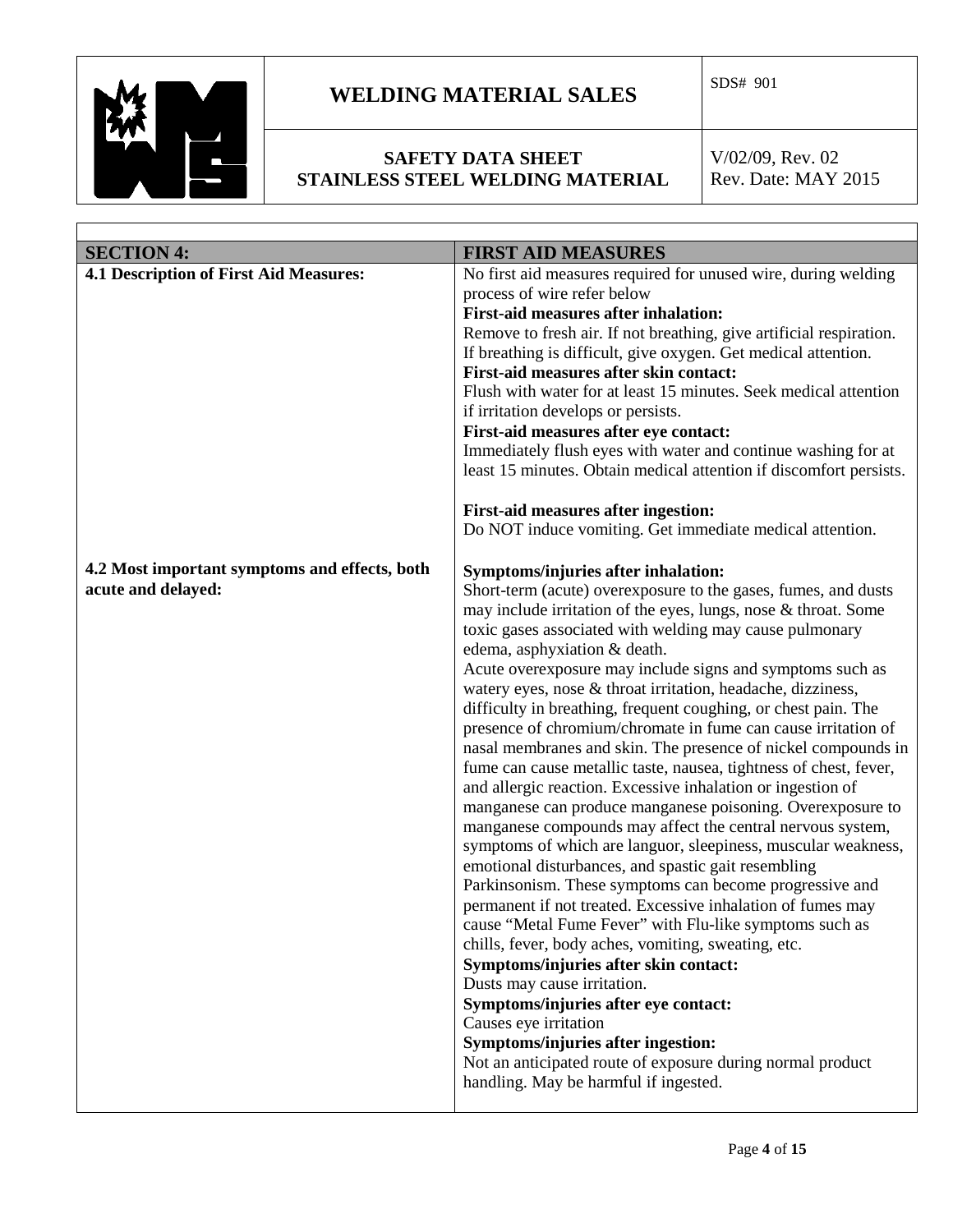

### **SAFETY DATA SHEET STAINLESS STEEL WELDING MATERIAL**

| <b>SECTION 5:</b>                                 | <b>FIRE FIGHTING MEASURES</b>                                                                                         |
|---------------------------------------------------|-----------------------------------------------------------------------------------------------------------------------|
| 5.1 Flash point & extinguishing media:            | Flash point: Nonflammable                                                                                             |
|                                                   | Suitable extinguishing media:                                                                                         |
|                                                   | Use extinguishing media appropriate for surrounding fire.                                                             |
|                                                   | No specific recommendations for welding consumables.                                                                  |
|                                                   | <b>Unsuitable extinguishing media: None</b>                                                                           |
| 5.2 Special hazards arising from the substance or | Fire hazard: Not flammable                                                                                            |
| mixture:                                          | <b>Explosion hazard: None</b>                                                                                         |
|                                                   |                                                                                                                       |
| 5.3 Advice for firefighters:                      | <b>Protection during firefighting:</b>                                                                                |
|                                                   | Firefighters should wear full protective equipment.                                                                   |
|                                                   |                                                                                                                       |
| 5.4 Unusual Hazards:                              | No specific measures required when stainless steel wire not used                                                      |
|                                                   | in welding.                                                                                                           |
|                                                   | Welding arc and sparks can ignite combustibles and flammables                                                         |
|                                                   | Refer to American National Standard Z49.1 for fire prevention                                                         |
|                                                   | during the use of welding and allied procedures.                                                                      |
|                                                   |                                                                                                                       |
| <b>SECTION 6:</b>                                 | <b>ACCIDENTAL RELEASE MEASURES</b>                                                                                    |
| 6.1 Personal precautions, protective equipment    | For non-emergency personnel:                                                                                          |
| and emergency procedures:                         | No additional information available                                                                                   |
|                                                   | For emergency responders:<br>No additional information available                                                      |
|                                                   |                                                                                                                       |
| <b>6.2 Environmental precautions:</b>             | Avoid release to the environment                                                                                      |
|                                                   |                                                                                                                       |
| 6.3 Methods and material for containment and      | <b>For Containment:</b>                                                                                               |
| cleaning up:                                      | No special measures required                                                                                          |
|                                                   | Methods for cleaning up:                                                                                              |
|                                                   | Attempt to reclaim the product if possible.                                                                           |
| 6.4 Reference to other sections:                  | No additional information available                                                                                   |
|                                                   |                                                                                                                       |
| <b>SECTION 7:</b>                                 | <b>HANDLING AND STORAGE</b>                                                                                           |
| 7.1 Handling And Storage Precautions:             | The straps or bands used to secure wire in coils or carriers may                                                      |
|                                                   | spring back when straps/bands are cut, could cause eye/ injury to                                                     |
|                                                   | body. Sharp edges may cause injury to body. Product is stable in                                                      |
|                                                   | storage. In case of welding, avoid inhaling welding fumes, use                                                        |
|                                                   | exhausts system. Make sure inhaled air does not contain fume                                                          |
|                                                   | constituents above permissible exposure levels.<br>Other precautions for additional safety information on welding and |
|                                                   | cutting, see American standard Z49.1-1983, Safety in Welding &                                                        |
|                                                   | Cutting, and the Welding Handbook, Vol. 1, Chapter 9, Safe Practices                                                  |
|                                                   | in Welding and Cutting, both available from American Welding Society                                                  |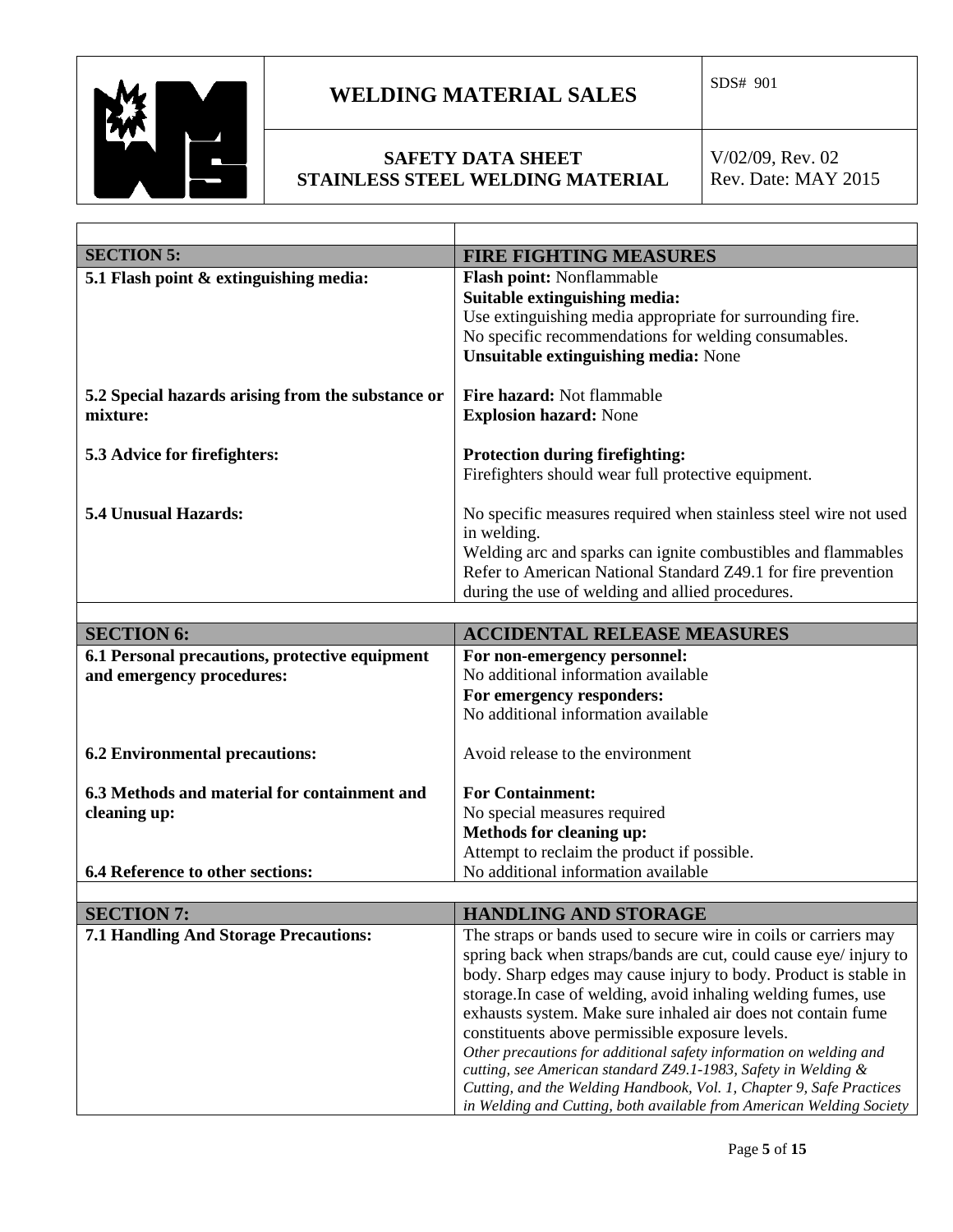

#### **SAFETY DATA SHEET STAINLESS STEEL WELDING MATERIAL**

|                         | Inc., 550 N.W. Lejune Rd., Miami, FL 33126.                                                                             |  |  |  |
|-------------------------|-------------------------------------------------------------------------------------------------------------------------|--|--|--|
|                         |                                                                                                                         |  |  |  |
| <b>SECTION 8:</b>       | <b>EXPOSURE CONTROLS/PERSONAL</b>                                                                                       |  |  |  |
|                         | <b>PROTECTION</b>                                                                                                       |  |  |  |
| 8.1 Control parameters: |                                                                                                                         |  |  |  |
|                         | Nickel (7440-02-0)                                                                                                      |  |  |  |
|                         | <b>USA ACGIH</b><br>ACGIH TWA (mg/m <sup>3</sup> )<br>$1.5 \text{ mg/m}^3$                                              |  |  |  |
|                         | <b>USA OSHA</b><br>OSHA PEL (TWA) (mg/m <sup>3</sup> )<br>$1 \text{ mg/m}^3$                                            |  |  |  |
|                         |                                                                                                                         |  |  |  |
|                         | Chromium (7440-47-3)                                                                                                    |  |  |  |
|                         | <b>USA ACGIH</b><br>ACGIH TWA (mg/m <sup>3</sup> )<br>$0.5 \text{ mg/m}^3$                                              |  |  |  |
|                         | $1 \text{ mg/m}^3$<br>OSHA PEL (TWA) (mg/m <sup>3</sup> )<br><b>USA OSHA</b>                                            |  |  |  |
|                         |                                                                                                                         |  |  |  |
|                         |                                                                                                                         |  |  |  |
|                         |                                                                                                                         |  |  |  |
|                         | Copper (7440-50-8)                                                                                                      |  |  |  |
|                         | <b>USA ACGIH</b><br>$ACGIH TWA$ (mg/m <sup>3</sup> )<br>$0.2 \text{ mg/m}^3$                                            |  |  |  |
|                         | $1 \text{ mg/m}^3$<br><b>USA OSHA</b><br>OSHA PEL (TWA) (mg/m <sup>3</sup> )                                            |  |  |  |
|                         |                                                                                                                         |  |  |  |
|                         | Manganese (7439-96-5)                                                                                                   |  |  |  |
|                         | <b>USA ACGIH</b><br>$ACGIH TWA$ (mg/m <sup>3</sup> )<br>$0.1 \text{ mg/m}^3$                                            |  |  |  |
|                         | <b>USA OSHA</b><br>OSHA PEL $(TWA)$ (mg/m <sup>3</sup> )<br>$5 \text{ mg/m}^3$                                          |  |  |  |
|                         |                                                                                                                         |  |  |  |
|                         | Molybdenum (7439-98-7)                                                                                                  |  |  |  |
|                         | <b>USA ACGIH</b><br>$ACGIH TWA$ (mg/m <sup>3</sup> )<br>$3 \text{ mg/m}^3$                                              |  |  |  |
|                         |                                                                                                                         |  |  |  |
|                         | Silicon (7440-21-3)                                                                                                     |  |  |  |
|                         | <b>USA OSHA</b><br>OSHA PEL $(TWA)$ (mg/m <sup>3</sup> )<br>$1 \text{ mg/m}^3$                                          |  |  |  |
|                         |                                                                                                                         |  |  |  |
| 8.2 Exposure controls:  |                                                                                                                         |  |  |  |
|                         | Appropriate engineering controls:                                                                                       |  |  |  |
|                         | Local exhaust and general ventilation must be adequate to meet                                                          |  |  |  |
|                         | exposure standards.                                                                                                     |  |  |  |
|                         | <b>Hand protection:</b>                                                                                                 |  |  |  |
|                         | Wear welding gloves.                                                                                                    |  |  |  |
|                         | Eye protection:                                                                                                         |  |  |  |
|                         | Wear helmet or face shield with filter lens of appropriate shade                                                        |  |  |  |
|                         | number. See ANSI/ASC Z49.1 Section 4.2. Provide protective                                                              |  |  |  |
|                         | screens and flash goggles, if necessary, to shield others.                                                              |  |  |  |
|                         | Skin and body protection:                                                                                               |  |  |  |
|                         | Wear head and body protection, which help to prevent injury                                                             |  |  |  |
|                         | from radiation, sparks, flame and electrical shock. See ANSI<br>Z49.1. At a minimum this includes welder's gloves and a |  |  |  |
|                         |                                                                                                                         |  |  |  |
|                         | protective face shield, and may include arm protectors, aprons,                                                         |  |  |  |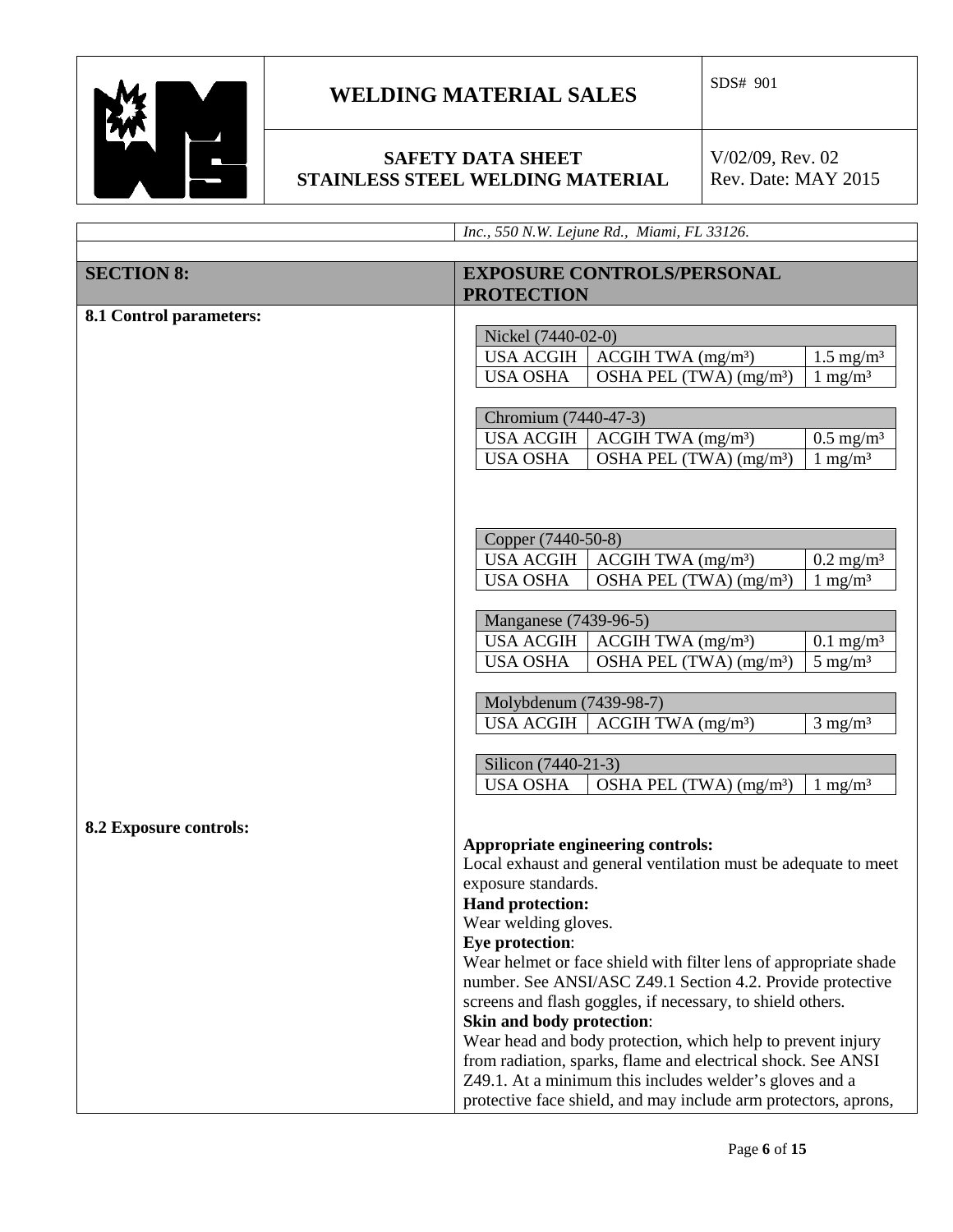

#### **SAFETY DATA SHEET STAINLESS STEEL WELDING MATERIAL**

|                                   | hats, shoulder protection, as well as dark substantial clothing.<br>Train the employee not to touch live electrical parts and to<br>insulate him/herself from work and ground. Welders should not<br>wear short sleeve shirts or short pants.<br><b>Respiratory protection:</b><br>If exposure limits are exceeded or irritation is experienced,<br>NIOSH approved respiratory protection should be worn.                                                                                                                                                                                                                                                                                                                                                                                                                                                                                                                                                                                                                                                                                                                                                                                                                                                                                                                                    |
|-----------------------------------|----------------------------------------------------------------------------------------------------------------------------------------------------------------------------------------------------------------------------------------------------------------------------------------------------------------------------------------------------------------------------------------------------------------------------------------------------------------------------------------------------------------------------------------------------------------------------------------------------------------------------------------------------------------------------------------------------------------------------------------------------------------------------------------------------------------------------------------------------------------------------------------------------------------------------------------------------------------------------------------------------------------------------------------------------------------------------------------------------------------------------------------------------------------------------------------------------------------------------------------------------------------------------------------------------------------------------------------------|
| 8.3 Routes of Entry:              | Inhalation, Skin contact, ingestion.                                                                                                                                                                                                                                                                                                                                                                                                                                                                                                                                                                                                                                                                                                                                                                                                                                                                                                                                                                                                                                                                                                                                                                                                                                                                                                         |
| <b>8.4 Health Hazards:</b>        | Electric arc-welding may create: fumes and gases can be<br>dangerous. Arc rays can injure eyes and burn skin. Electric<br>shocks can kill.                                                                                                                                                                                                                                                                                                                                                                                                                                                                                                                                                                                                                                                                                                                                                                                                                                                                                                                                                                                                                                                                                                                                                                                                   |
| 8.5 Carcinogenicity:              | The State of California requires the following information:<br>Warning: This product contains chemicals known to the State of<br>California to cause cancer.                                                                                                                                                                                                                                                                                                                                                                                                                                                                                                                                                                                                                                                                                                                                                                                                                                                                                                                                                                                                                                                                                                                                                                                 |
| 8.6 Signs & Symptoms of Exposure: | See below:<br><b>Medical Conditions From Exposure:</b><br>Short term to welding fumes-dizziness nausea, dryness &<br>irritation of nose, eyes and throat, chest tightness, fever, allergic<br>reaction. Long term siderosis, believed to affect pulmonary<br>function.<br><b>Additional Information: NA</b><br><b>Respiratory Measures:</b><br>Use respirator or air supplied respirator when welding or brazing<br>in confined space, or where local exhaust or ventilation is not<br>sufficient to keep exposure values within safe limits.<br><b>Ventilation:</b><br>Use enough local ventilation and local exhaust at arc to keep<br>away fumes and gases from worker's breathing zone and general<br>area, trained worker to wear PPE to avoid fumes and gases.<br><b>Protective Gloves:</b><br>See other protective equipment.<br><b>Eye / Body Protection:</b><br>Wear hand, eyes, ear and body protection like welders gloves,<br>helmet, face shield with filter lens, protective screens, apron,<br>safety boots, and flash goggles. Keep protective clothing clean<br>and dry.<br><b>Other Protective Equipment:</b><br>Hand, head, body protection to prevent injury from radiation,<br>sparks and electrical shock. Do not touch live electrical parts and<br>insulate from work and ground.<br><b>Work/Hygienic Practices:</b> |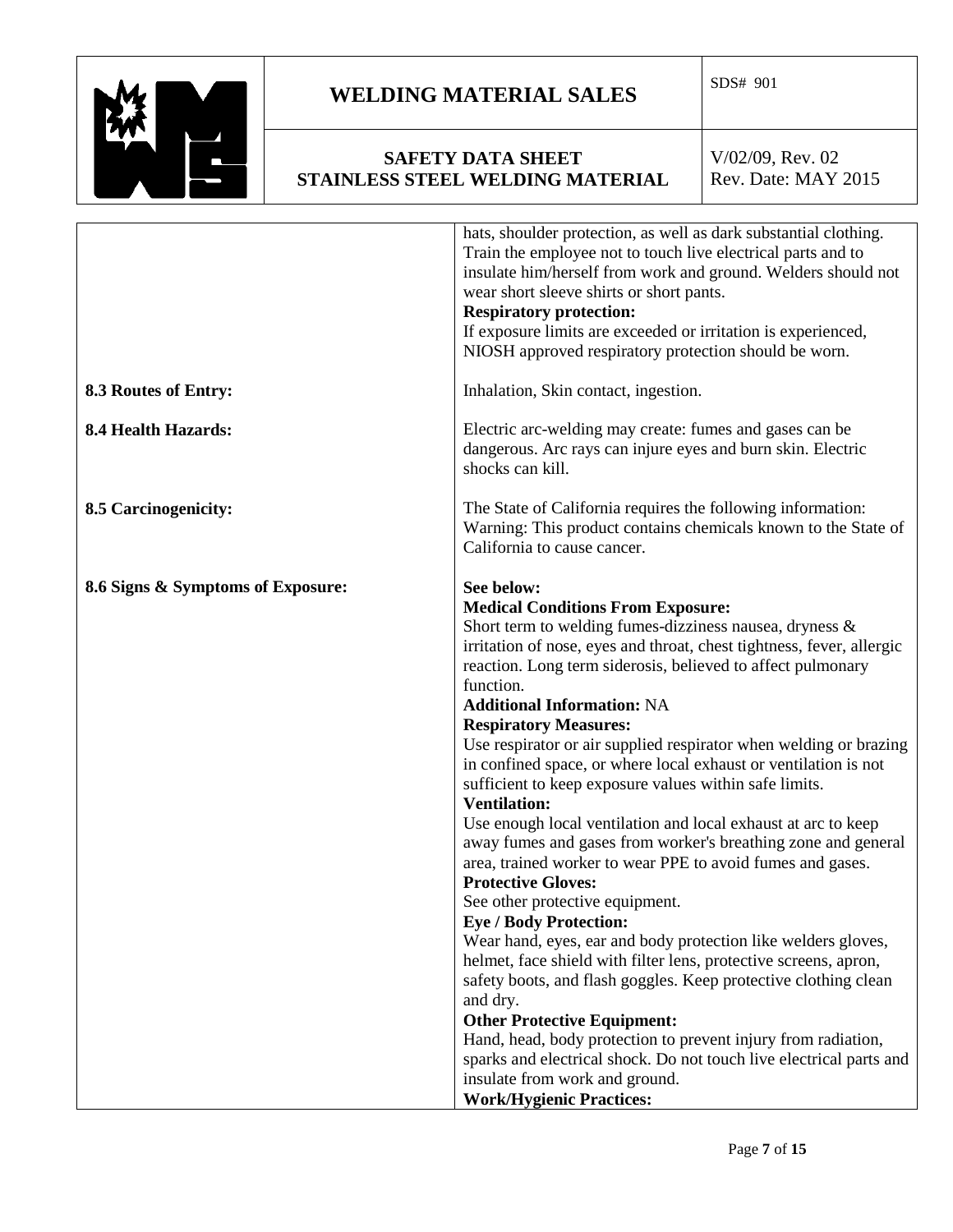

### **SAFETY DATA SHEET STAINLESS STEEL WELDING MATERIAL**

|                                                | For maximum safety: be certified for, and wear respirator at all<br>times when welding or brazing. |                                                                |  |  |
|------------------------------------------------|----------------------------------------------------------------------------------------------------|----------------------------------------------------------------|--|--|
|                                                |                                                                                                    |                                                                |  |  |
|                                                |                                                                                                    |                                                                |  |  |
| <b>SECTION 9:</b>                              | PHYSICAL AND CHEMICAL PROPERTIES                                                                   |                                                                |  |  |
| 9.1 Information on basic physical and chemical | <b>Physical State:</b>                                                                             | Solid                                                          |  |  |
| properties:                                    | Appearance:                                                                                        | Rods or wire                                                   |  |  |
|                                                | Color:                                                                                             | Metallic                                                       |  |  |
|                                                | Appearance & Odor:                                                                                 | <b>Bare Filler Metals/Stainless Steel</b>                      |  |  |
|                                                |                                                                                                    | wire are solid wire, shiny bright                              |  |  |
|                                                |                                                                                                    | steel appearance or in matt finish                             |  |  |
|                                                |                                                                                                    | and are odorless.                                              |  |  |
|                                                | Odor threshold:                                                                                    | No data available                                              |  |  |
|                                                | pH:                                                                                                | No data available                                              |  |  |
|                                                |                                                                                                    | Relative evaporation rate (butyl acetate=1): No data available |  |  |
|                                                | Density $(Air=1)$ :                                                                                | 7.7-8.1g/cm <sup>3</sup>                                       |  |  |
|                                                | Melting point:                                                                                     | Approximately 1600-2100 $^0$ C                                 |  |  |
|                                                |                                                                                                    | depending on alloy grade                                       |  |  |
|                                                | Thermal expansion at room temp.: 10-18 X10-6 per $\mathrm{^{0}C}$                                  |                                                                |  |  |
|                                                | Thermal Conductivity:                                                                              | 20-30 W/m °C                                                   |  |  |
|                                                | <b>Evaporation Rate:</b>                                                                           | <b>NA</b>                                                      |  |  |
|                                                | Freezing point:                                                                                    | No data available                                              |  |  |
|                                                | Boiling point:                                                                                     | No data available<br>No data available                         |  |  |
|                                                | Flash point:                                                                                       |                                                                |  |  |
|                                                | Self ignition temperature:                                                                         | No data available                                              |  |  |
|                                                | Decomposition temperature:                                                                         | No data available                                              |  |  |
|                                                | Flammability (solid, gas):                                                                         | No data available                                              |  |  |
|                                                | Vapor pressure:                                                                                    | No data available                                              |  |  |
|                                                | Relative vapor density:                                                                            | No data available                                              |  |  |
|                                                | Water Solubility:                                                                                  | Insoluble                                                      |  |  |
|                                                | Log Pow:                                                                                           | No data available                                              |  |  |
|                                                | Log Kow:                                                                                           | No data available                                              |  |  |
|                                                | Viscosity, kinematic:                                                                              | No data available                                              |  |  |
|                                                | Viscosity, dynamic:                                                                                | No data available                                              |  |  |
|                                                | <b>Explosive properties:</b>                                                                       | No data available                                              |  |  |
|                                                | Oxidizing properties:                                                                              | No data available                                              |  |  |
|                                                | Magnetism:                                                                                         | Austenitic stainless steel is non-                             |  |  |
|                                                |                                                                                                    | magnetic at annealed condition.                                |  |  |
|                                                |                                                                                                    | Duplex, ferritic and martensitic                               |  |  |
|                                                |                                                                                                    | stainless steels are ferro-magnetic                            |  |  |
|                                                |                                                                                                    |                                                                |  |  |
| <b>SECTION 10:</b>                             | STABILITY AND REACTIVITY                                                                           |                                                                |  |  |
| 10.1 Reactivity:                               | No additional information available                                                                |                                                                |  |  |
|                                                |                                                                                                    |                                                                |  |  |
| 10.2 Chemical stability:                       | The product is stable at normal handling and storage conditions.                                   |                                                                |  |  |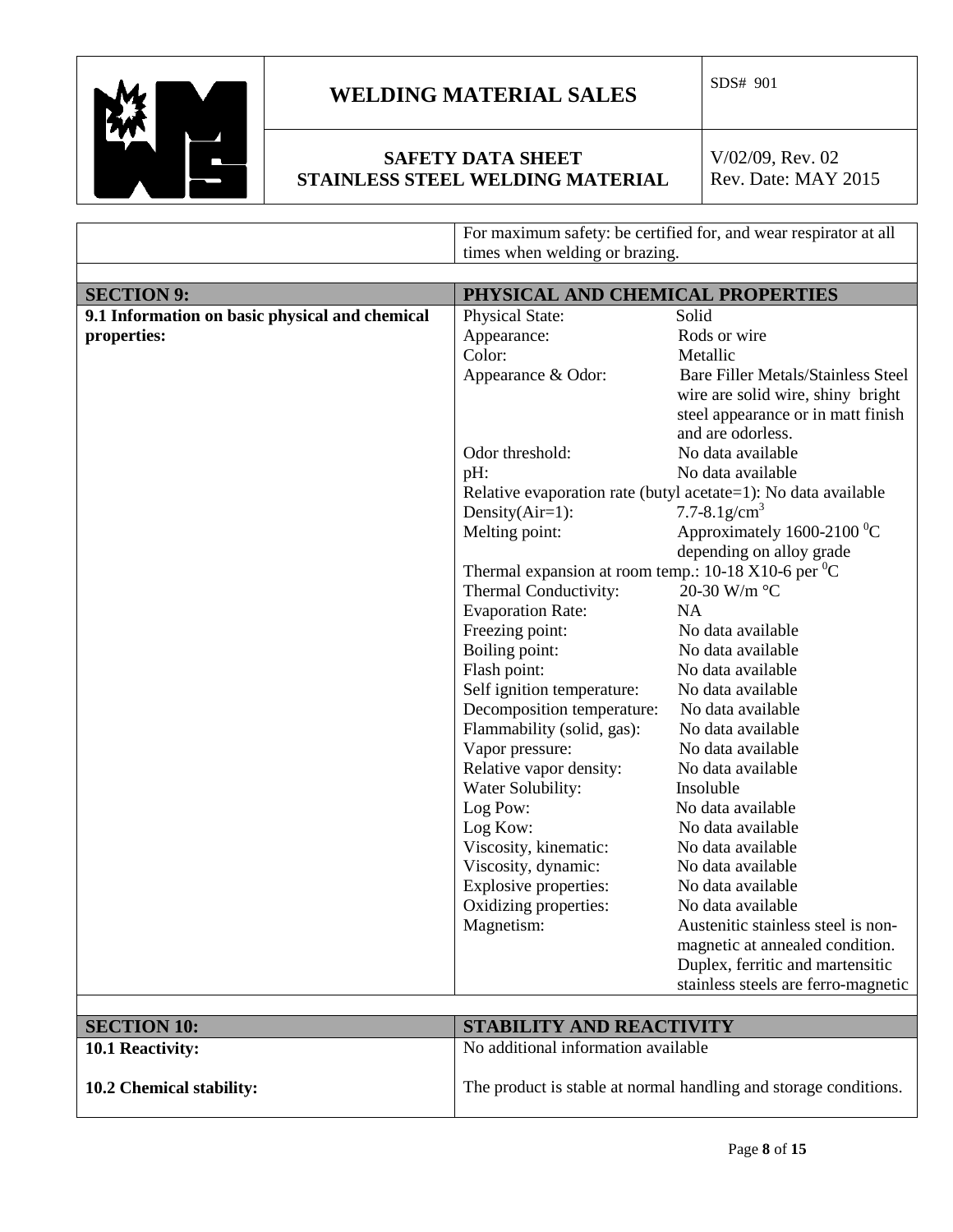

#### **SAFETY DATA SHEET STAINLESS STEEL WELDING MATERIAL**

| 10.3 Possibility of hazardous reaction /hazardous                     | Will not occur                                                                                                                                                                                                                                                                                                                                                                                                                                                                                                                                                                                                                                                                                                                                                                                                                                                                                                                                                                                                                                                                                                                                                                                                                                                                                                                                                                                                                                                                                                                                                                                                                                                                                                                                                                                                                                                                                                                                                                                                                                                         |  |  |
|-----------------------------------------------------------------------|------------------------------------------------------------------------------------------------------------------------------------------------------------------------------------------------------------------------------------------------------------------------------------------------------------------------------------------------------------------------------------------------------------------------------------------------------------------------------------------------------------------------------------------------------------------------------------------------------------------------------------------------------------------------------------------------------------------------------------------------------------------------------------------------------------------------------------------------------------------------------------------------------------------------------------------------------------------------------------------------------------------------------------------------------------------------------------------------------------------------------------------------------------------------------------------------------------------------------------------------------------------------------------------------------------------------------------------------------------------------------------------------------------------------------------------------------------------------------------------------------------------------------------------------------------------------------------------------------------------------------------------------------------------------------------------------------------------------------------------------------------------------------------------------------------------------------------------------------------------------------------------------------------------------------------------------------------------------------------------------------------------------------------------------------------------------|--|--|
| <b>Polymerization:</b>                                                |                                                                                                                                                                                                                                                                                                                                                                                                                                                                                                                                                                                                                                                                                                                                                                                                                                                                                                                                                                                                                                                                                                                                                                                                                                                                                                                                                                                                                                                                                                                                                                                                                                                                                                                                                                                                                                                                                                                                                                                                                                                                        |  |  |
|                                                                       |                                                                                                                                                                                                                                                                                                                                                                                                                                                                                                                                                                                                                                                                                                                                                                                                                                                                                                                                                                                                                                                                                                                                                                                                                                                                                                                                                                                                                                                                                                                                                                                                                                                                                                                                                                                                                                                                                                                                                                                                                                                                        |  |  |
| 10.4 Incompatible material:<br>10.5 Hazardous decomposition products: | None<br>Welding fumes and gases cannot be classified simply. The<br>composition and quantity of both are dependent upon the metal<br>being welded, the process, procedure and welding consumables<br>used. Other conditions which also influence the composition and<br>quantity of the fumes and gases to which workers may be<br>exposed include: coating on the metal being welded (i.e. paint,<br>painting, galvanizing), the number of welders, the volume of the<br>work area, the quality and the amount of ventilation, the position<br>of the welders head with respect to the fume plume, as well as<br>the presence of contaminants in the atmosphere (such as<br>chlorinated hydrocarbon vapors from the cleaning and<br>degreasing activities).<br>When an electrode is consumed, the fume and gas<br>decomposition products generated are different in percent and<br>form from the ingredients listed in Section 3. Fume and gas<br>decomposition, and not the ingredients in the electrode, are<br>important. The concentration of a given fume or gas component<br>may decrease or increase by many times the original<br>concentration. Also, new compounds not in the electrodes may<br>form.<br>Decomposition products of normal operation include those<br>originating from the volatilization, reaction or oxidation of the<br>materials shown in Section3, plus those from the base metal<br>coating, etc., as noted above.<br>Reasonable expected fume constituents of this product would<br>include: Complex oxides of iron, manganese, silicon, chromium,<br>nickel, columbium, molybdenum, copper, carbon dioxide,<br>carbon monoxide, ozone and nitrogen oxides. Some products<br>will also contain antimony, barium, molybdenum, aluminum,<br>columbium, magnesium, strontium, tungsten, and or zirconium.<br>Present OSHA exposure limit for hexavalent chromium, nickel<br>and or manganese may be reached before limit of 5 mg/m3 of<br>general welding fumes is reached.<br>Gaseous reaction products may include carbon monoxide and |  |  |
|                                                                       | carbon dioxide, ozone and nitrogen oxides may be formed by the<br>radiation from the arc in addition to shielding gas like argon and<br>helium when employed. Determine the composition and quantity<br>of fumes and gases to which workers are exposed by taking an<br>air sample from inside the welder's helmet if worn or in the                                                                                                                                                                                                                                                                                                                                                                                                                                                                                                                                                                                                                                                                                                                                                                                                                                                                                                                                                                                                                                                                                                                                                                                                                                                                                                                                                                                                                                                                                                                                                                                                                                                                                                                                   |  |  |
|                                                                       | worker's breathing zone. Improve ventilation if exposures are<br>not below limits.                                                                                                                                                                                                                                                                                                                                                                                                                                                                                                                                                                                                                                                                                                                                                                                                                                                                                                                                                                                                                                                                                                                                                                                                                                                                                                                                                                                                                                                                                                                                                                                                                                                                                                                                                                                                                                                                                                                                                                                     |  |  |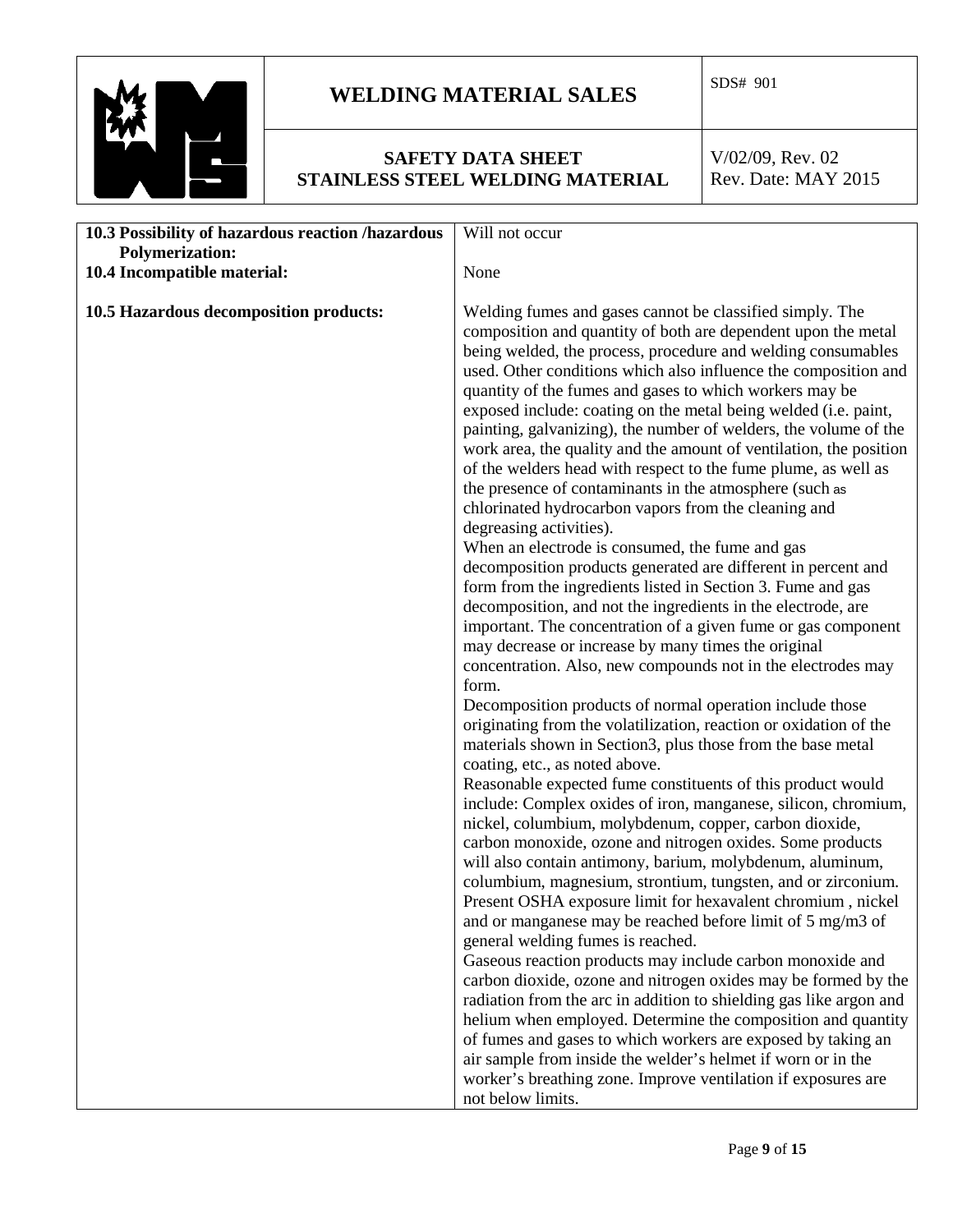

### **SAFETY DATA SHEET STAINLESS STEEL WELDING MATERIAL**

|                                             | See ANSI/AWS F1.1, F1.3 and F1.5, available from the American Welding<br>Society, 550 N.W. LeJeune Road, Miami, FL 33126. See AWS publications-<br>"Fumes & gases in the welding environment" & "Effects of welding on health" |  |  |
|---------------------------------------------|--------------------------------------------------------------------------------------------------------------------------------------------------------------------------------------------------------------------------------|--|--|
| 10.6 Conditions To Avoid:                   | No specific action required in use /prior to use. In case of filler                                                                                                                                                            |  |  |
|                                             | wire prohibit welding in areas where solvents are used because                                                                                                                                                                 |  |  |
|                                             | halogenated solvents may produce toxic/irritant gases.                                                                                                                                                                         |  |  |
|                                             |                                                                                                                                                                                                                                |  |  |
| <b>SECTION 11:</b>                          | <b>TOXICOLOGICAL INFORMATION</b>                                                                                                                                                                                               |  |  |
| 11.1 Information on toxicological effects:  | Acute toxicity: Harmful if swallowed.                                                                                                                                                                                          |  |  |
|                                             | Nickel (7440-02-0)                                                                                                                                                                                                             |  |  |
|                                             | LD50 oral rat<br>$>9000$ mg/kg                                                                                                                                                                                                 |  |  |
|                                             |                                                                                                                                                                                                                                |  |  |
|                                             | Iron $(7439-89-6)$                                                                                                                                                                                                             |  |  |
|                                             | LD50 oral rat<br>984 mg/kg                                                                                                                                                                                                     |  |  |
|                                             | 984.000 mg/kg<br>ATE (oral)                                                                                                                                                                                                    |  |  |
|                                             |                                                                                                                                                                                                                                |  |  |
|                                             | Manganese (7439-96-5)                                                                                                                                                                                                          |  |  |
|                                             | ATE (oral)<br>9000000.000 mg/kg                                                                                                                                                                                                |  |  |
|                                             | Silicon (7440-21-3)                                                                                                                                                                                                            |  |  |
|                                             | ATE (oral)<br>3160.000 mg/kg                                                                                                                                                                                                   |  |  |
|                                             | <b>Skin corrosion/irritation:</b><br>Not classified                                                                                                                                                                            |  |  |
|                                             | Not classified<br>Serious eye damage/irritation:                                                                                                                                                                               |  |  |
|                                             | <b>Respiratory or skin sensitization:</b><br>May cause an allergic skin                                                                                                                                                        |  |  |
|                                             | Reaction                                                                                                                                                                                                                       |  |  |
|                                             | Not classified<br>Germ cell mutagenicity:                                                                                                                                                                                      |  |  |
|                                             | <b>Carcinogenicity:</b><br>May cause cancer                                                                                                                                                                                    |  |  |
|                                             | Nickel (7440-02-0)                                                                                                                                                                                                             |  |  |
|                                             | 2B<br><b>IARC</b> group                                                                                                                                                                                                        |  |  |
|                                             | 3<br>National Toxicity Program (NTP) Status)                                                                                                                                                                                   |  |  |
|                                             |                                                                                                                                                                                                                                |  |  |
|                                             | Chromium (7440-47-3)                                                                                                                                                                                                           |  |  |
|                                             | $\overline{3}$<br>IARC group                                                                                                                                                                                                   |  |  |
|                                             | <b>Reproductive Toxicity:</b><br>Not classified                                                                                                                                                                                |  |  |
|                                             | Specific target organ toxicity:<br>Not classified                                                                                                                                                                              |  |  |
|                                             | (single exposure)<br>Specific target organ toxicity:<br>Causes damage to organs                                                                                                                                                |  |  |
|                                             | (repeated exposure)<br>through prolonged or repeated                                                                                                                                                                           |  |  |
|                                             | exposure.                                                                                                                                                                                                                      |  |  |
| <b>Aspiration hazard:</b><br>Not classified |                                                                                                                                                                                                                                |  |  |
|                                             |                                                                                                                                                                                                                                |  |  |
|                                             | Nickel And Chromium and their compounds are on the list of                                                                                                                                                                     |  |  |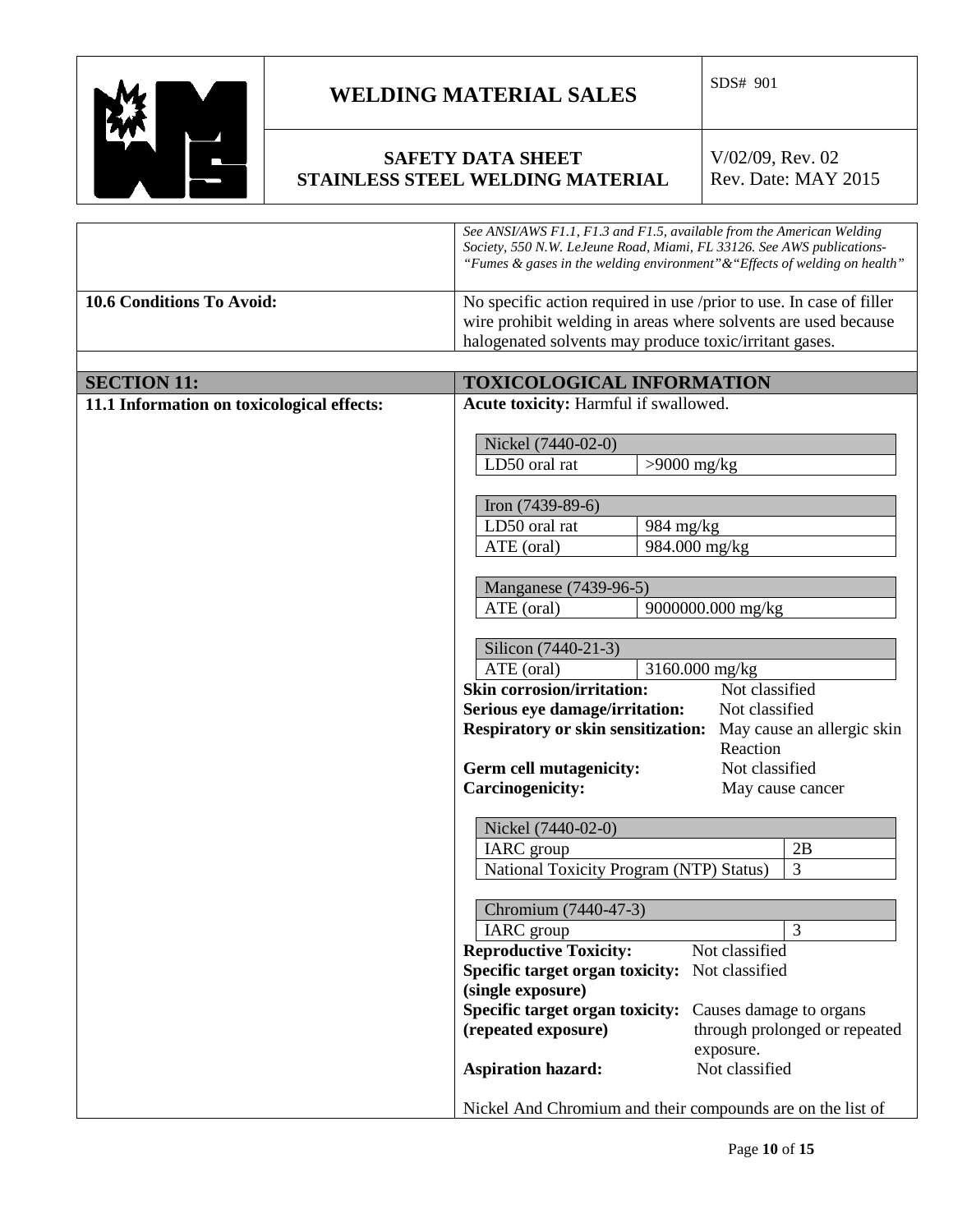

### **SAFETY DATA SHEET STAINLESS STEEL WELDING MATERIAL**

| 11.2 Carcinogenicity Information:   | International Agency for Research on Cancer as Carcinogenic.                                 |                                                                                                    |  |
|-------------------------------------|----------------------------------------------------------------------------------------------|----------------------------------------------------------------------------------------------------|--|
|                                     |                                                                                              |                                                                                                    |  |
| <b>SECTION 12:</b>                  | <b>ECOLOGICAL INFORMATION</b>                                                                |                                                                                                    |  |
| 12.1 Toxicity:                      | <b>Ecology-General:</b> Very toxic to aquatic life                                           |                                                                                                    |  |
|                                     | Nickel (7440-02-0)                                                                           |                                                                                                    |  |
|                                     | LC50 fishes 1                                                                                | > 100 mg/l (Exposure time: 96h-Species :<br>Brachdanio rerio)                                      |  |
|                                     | EC50 Daphnia 1                                                                               | > 100 mg/l (Exposure time: 48 h - Species:<br>Daphnia magna)                                       |  |
|                                     | EC50 other aquatic<br>organisms 1                                                            | 0.18 mg/l (Exposure time: 72 h - Species:<br>Pseudokirchneriella subcapitata)                      |  |
|                                     | LC50 fishes 1                                                                                | 1.3 mg/l (Exposure time: 96 h - Species:<br>Cyprinus carpio [semi-static])                         |  |
|                                     | EC50 Daphnia 1                                                                               | 1 mg/l (Exposure time: 48 h - Species:<br>Daphnia magna [Static])                                  |  |
|                                     | EC50 other aquatic<br>organisms 1                                                            | 0.174 - 0.311 mg/l (Exposure time: 96 h -<br>Species: Pseudokirchneriella subcapitata<br>[static]) |  |
|                                     | Iron $(7439-89-6)$                                                                           |                                                                                                    |  |
|                                     | LC50 fishes 1<br>0.56 mg/l (Exposure time: 96 h - Species:<br>Cyprinus carpio [semi-static]) |                                                                                                    |  |
|                                     | Copper (7440-50-8)                                                                           |                                                                                                    |  |
|                                     | LC50 fishes 1                                                                                | 0.0068 - 0.0156 mg/l (Exposure time: 96 h<br>- Species: Pimephales promelas)                       |  |
|                                     | EC50 Daphnia 1<br>0.03 mg/l (Exposure time: 48 h - Species:<br>Daphnia magna [Static])       |                                                                                                    |  |
|                                     | 0.0426 - 0.0535 mg/l (Exposure time: 72 h<br>EC50 other aquatic                              |                                                                                                    |  |
|                                     | organisms 1                                                                                  | - Species: Pseudokirchneriella subcapitata<br>[static])                                            |  |
|                                     | LC50 fish 2                                                                                  | $\sqrt{6.3}$ mg/l (Exposure time: 96 h - Species:<br>Pimephales promelas [static])                 |  |
|                                     | EC50 other aquatic<br>organisms 2                                                            | 0.031 - 0.054 mg/l (Exposure time: 96 h -<br>Species: Pseudokirchneriella subcapitata<br>[static]) |  |
| 12.2 Persistence and degradability: | No additional information available.                                                         |                                                                                                    |  |
| 12.3 Bio accumulative potential:    | No additional information available.                                                         |                                                                                                    |  |
| 12.4 Mobility in soil:              | No additional information available.                                                         |                                                                                                    |  |
| 12.5 Other adverse effects:         | No additional information available.                                                         |                                                                                                    |  |
|                                     |                                                                                              |                                                                                                    |  |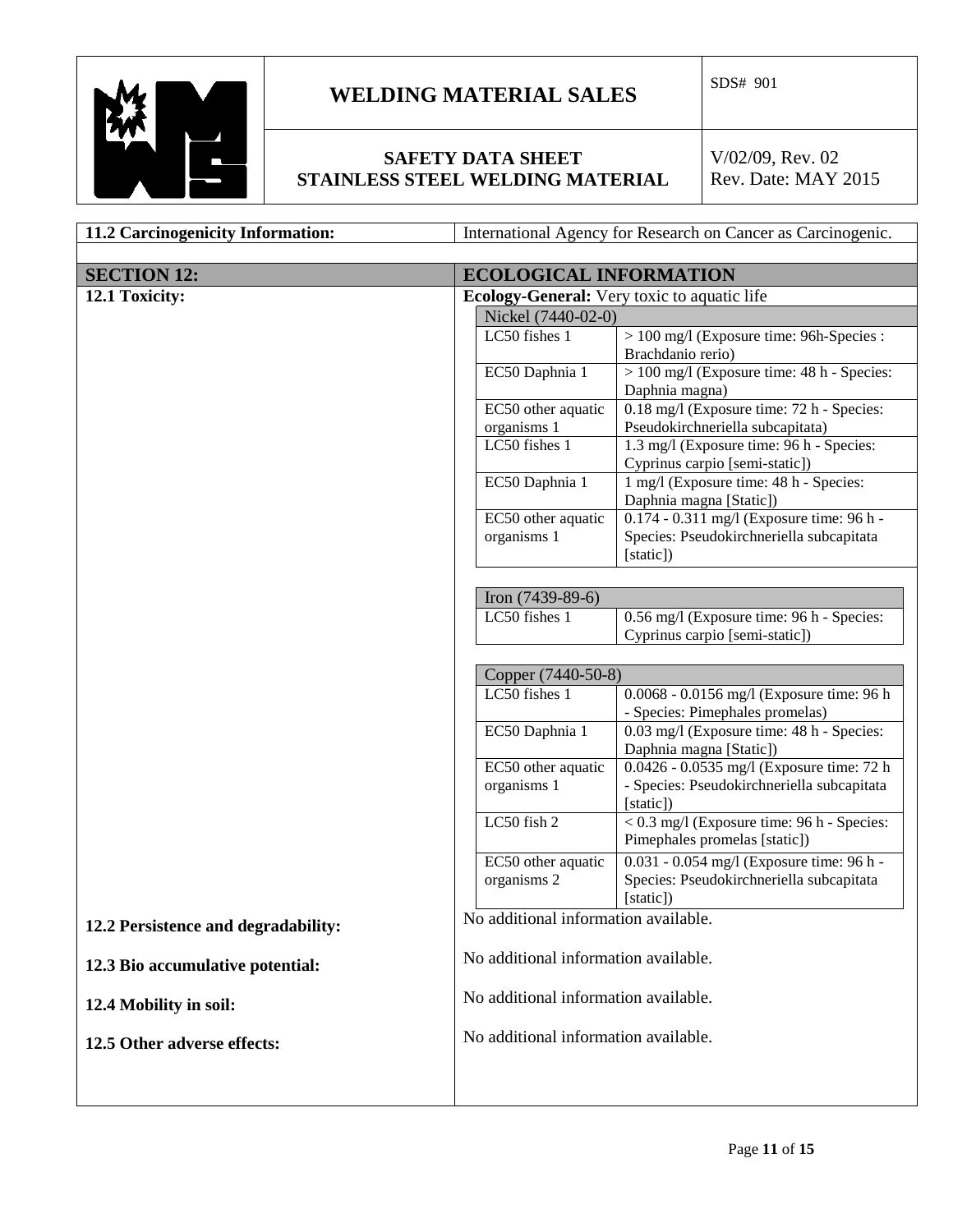

### **WELDING MATERIAL SALES**  $\begin{bmatrix}$  SDS# 901

### **SAFETY DATA SHEET STAINLESS STEEL WELDING MATERIAL**

V/02/09, Rev. 02 Rev. Date: MAY 2015

| <b>SECTION 13:</b>                                             | <b>DISPOSAL CONSIDERATIONS</b>                                |
|----------------------------------------------------------------|---------------------------------------------------------------|
| <b>13.1 Waste treatment methods:</b>                           | <b>Waste disposal recommendations:</b>                        |
|                                                                | Prevent waste from contaminating surrounding environment.     |
|                                                                | Discard any product residue, disposable container or liner in |
|                                                                | environmentally acceptable manner and in full compliance with |
|                                                                | Local/ Regional/ State/ National/ International/ Federal      |
|                                                                | regulations. Use recycling procedures if available.           |
|                                                                |                                                               |
| <b>SECTION 14:</b>                                             | <b>TRANSPORT INFORMATION</b>                                  |
| In accordance with DOT / ADR / RID / ADNR / IMDG / ICAO / IATA |                                                               |

| In accordance with DOT / ADR / RID / ADNR / IMDG / ICAO / IATA |                                                                                                                                                                   |
|----------------------------------------------------------------|-------------------------------------------------------------------------------------------------------------------------------------------------------------------|
| 14.1 UN number:                                                | No international regulations or restrictions are applicable. Not a<br>hazardous material for shipping. Not a dangerous good in sense<br>of transport regulations. |
| 14.2 UN proper shipping name:                                  | Not applicable                                                                                                                                                    |

#### **SECTION 15: REGULATORY INFORMATION**

#### **15.1 US Federal Regulations:**

| Nickel (7440-02-0)                                                        |  |
|---------------------------------------------------------------------------|--|
| Listed on the United States TSCA (Toxic Substances Control Act) inventory |  |
| Listed on SARA Section 313 (Specific toxic chemical listings)             |  |
| SARA Section 313 - Emission Reporting<br>0.1%                             |  |
|                                                                           |  |
| Iron $(7439-89-6)$                                                        |  |
| Listed on the United States TSCA (Toxic Substances Control Act) inventory |  |
|                                                                           |  |
|                                                                           |  |
| Chromium (7440-47-3)                                                      |  |
| Listed on the United States TSCA (Toxic Substances Control Act) inventory |  |
| Listed on SARA Section 313 (Specific toxic chemical listings)             |  |
| SARA Section 313 - Emission Reporting<br>$1.0\%$                          |  |
|                                                                           |  |

Copper (7440-50-8)

| Listed on the United States TSCA (Toxic Substances Control Act) inventory |       |  |
|---------------------------------------------------------------------------|-------|--|
| Listed on SARA Section 313 (Specific toxic chemical listings)             |       |  |
| SARA Section 313 - Emission Reporting                                     | 10.1% |  |

#### Manganese (7439-96-5)

Listed on the United States TSCA (Toxic Substances Control Act) inventory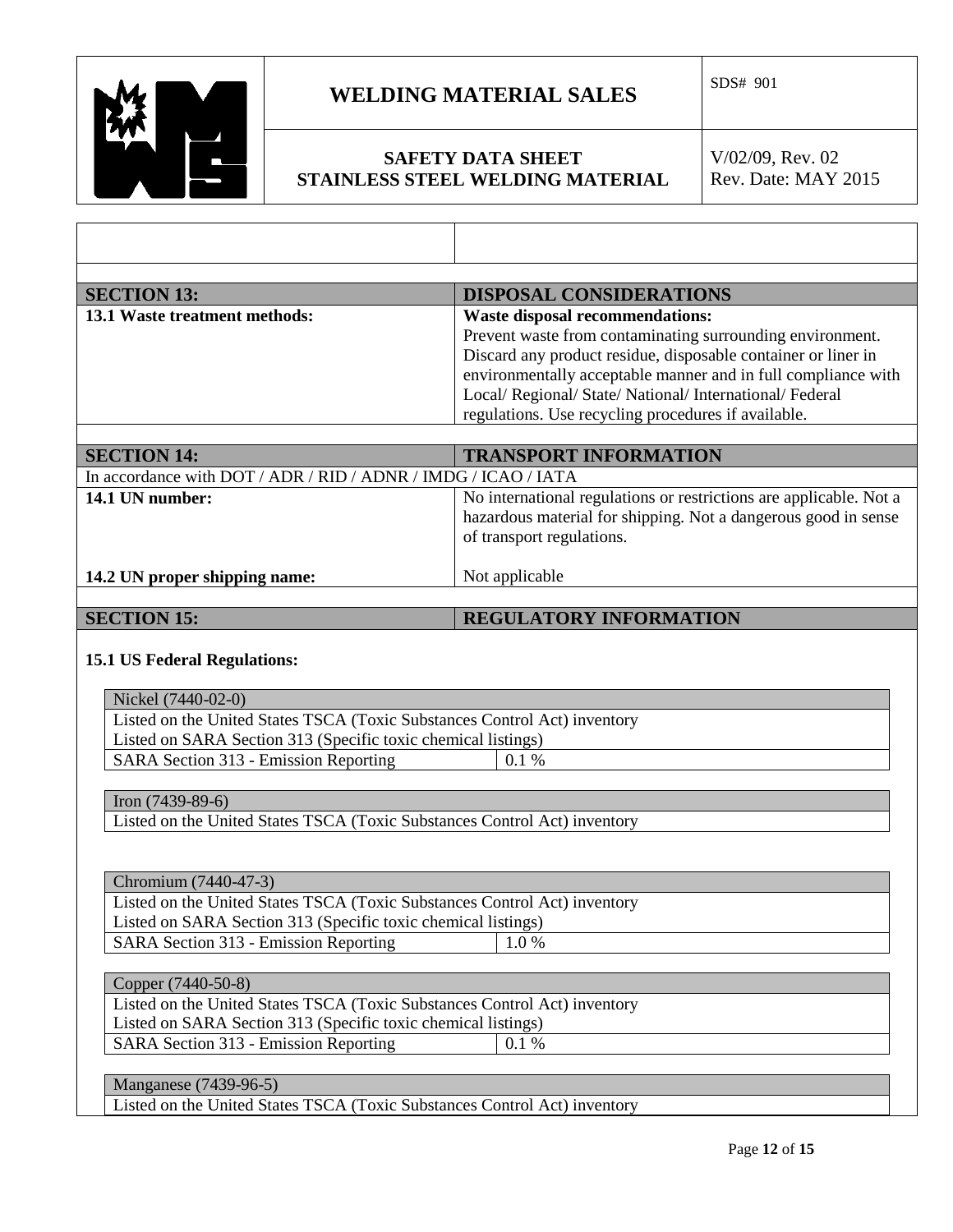

### **SAFETY DATA SHEET STAINLESS STEEL WELDING MATERIAL**

V/02/09, Rev. 02 Rev. Date: MAY 2015

Listed on SARA Section 313 (Specific toxic chemical listings) SARA Section 313 - Emission Reporting 1.0 %

#### Molybdenum (7439-98-7)

Listed on the United States TSCA (Toxic Substances Control Act) inventory

#### Silicon (7440-21-3)

Listed on the United States TSCA (Toxic Substances Control Act) inventory

Niobium (7440-03-1)

Listed on the United States TSCA (Toxic Substances Control Act) inventory

#### **15.2 US State Regulations:**

| Nickel (7440-02-0)  |                     |                         |                        |                 |
|---------------------|---------------------|-------------------------|------------------------|-----------------|
| U.S. - California - | U.S. - California - | U.S. - California -     | U.S. - California -    | No significance |
| Proposition 65 -    | Proposition 65 -    | Proposition 65 -        | Proposition 65 -       | risk level      |
| Carcinogens List    | Developmental       | Reproductive Toxicity - | Reproductive Toxicity- | (NSRL)          |
|                     | Toxicity            | Female                  | Male                   |                 |
| <b>YES</b>          |                     |                         |                        |                 |

Nickel (7440-02-0)

U.S. - Massachusetts - Right To Know List

U.S. - Minnesota - Hazardous Substance List

- U.S. New Jersey Right to Know Hazardous Substance List
- U.S. Pennsylvania RTK (Right to Know) List

#### Chromium (7440-47-3)

- U.S. Massachusetts Right To Know List
- U.S. Minnesota Hazardous Substance List
- U.S. New Jersey Right to Know Hazardous Substance List
- U.S. Pennsylvania RTK (Right to Know) List

#### Copper (7440-50-8)

- U.S. Massachusetts Right To Know List
- U.S. Minnesota Hazardous Substance List
- U.S. New Jersey Right to Know Hazardous Substance List
- U.S. Pennsylvania RTK (Right to Know) List

Manganese (7439-96-5)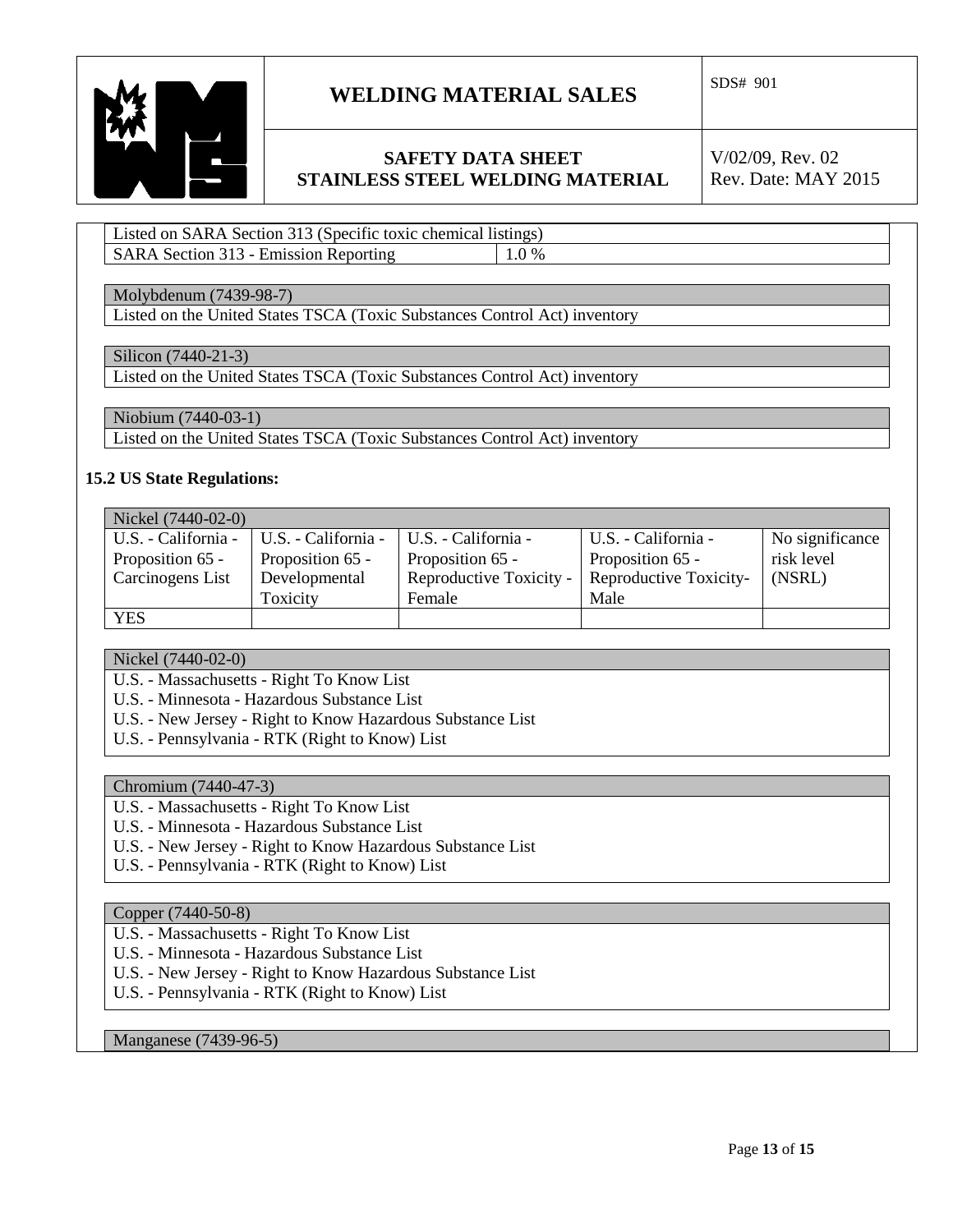

### **SAFETY DATA SHEET STAINLESS STEEL WELDING MATERIAL**

V/02/09, Rev. 02 Rev. Date: MAY 2015

- U.S. Massachusetts Right To Know List
- U.S. Minnesota Hazardous Substance List
- U.S. New Jersey Right to Know Hazardous Substance List
- U.S. Pennsylvania RTK (Right to Know) List

#### Molybdenum (7439-98-7)

- U.S. Massachusetts Right To Know List
- U.S. Minnesota Hazardous Substance List
- U.S. New Jersey Right to Know Hazardous Substance List
- U.S. Pennsylvania RTK (Right to Know) List

#### Silicon (7440-21-3)

- U.S. Massachusetts Right To Know List
- U.S. Minnesota Hazardous Substance List
- U.S. New Jersey Right to Know Hazardous Substance List
- U.S. Pennsylvania RTK (Right to Know) List

**15.4 Restriction in use:** Not applicable.

**15.3 Authorization:** The substances are not listed for authorization.

**15.5 Other EU regulations:** ROHS2002/95/EC,1907/2006/EC

 EU Directive 67/548/EC directive on dangerous substances EU Directive 2002/95/,EC 2002/95/EC on restriction on use of hazardous substances in automotive, electrical and electronic equipment.

 Chemical safety assessment: Not applicable Read & understand the manufacturer's instructions Ask for your employer's safety practices which should be based on manufacturer's hazard data available to him.

Take precautions when welding and protect yourself and others.

| <b>SECTION 16:</b> | <b>OTHER INFORMATION</b>                                               |
|--------------------|------------------------------------------------------------------------|
|                    | <b>Other information:</b>                                              |
|                    | The information contained herein is to the best of our knowledge and   |
|                    | belief and is current as of the date of this Safety Data Sheet (SDS).  |
|                    | As the condition or methods of use are beyond control of Venus Wire    |
|                    | Industries Private Limited (VWIPL), hence VWIPL does not assume        |
|                    | any responsibility and expressly disclaim any liability for any use of |
|                    | this material. Information contained herein is believed to be true and |
|                    | accurate, but all statements or suggestions are made without any       |